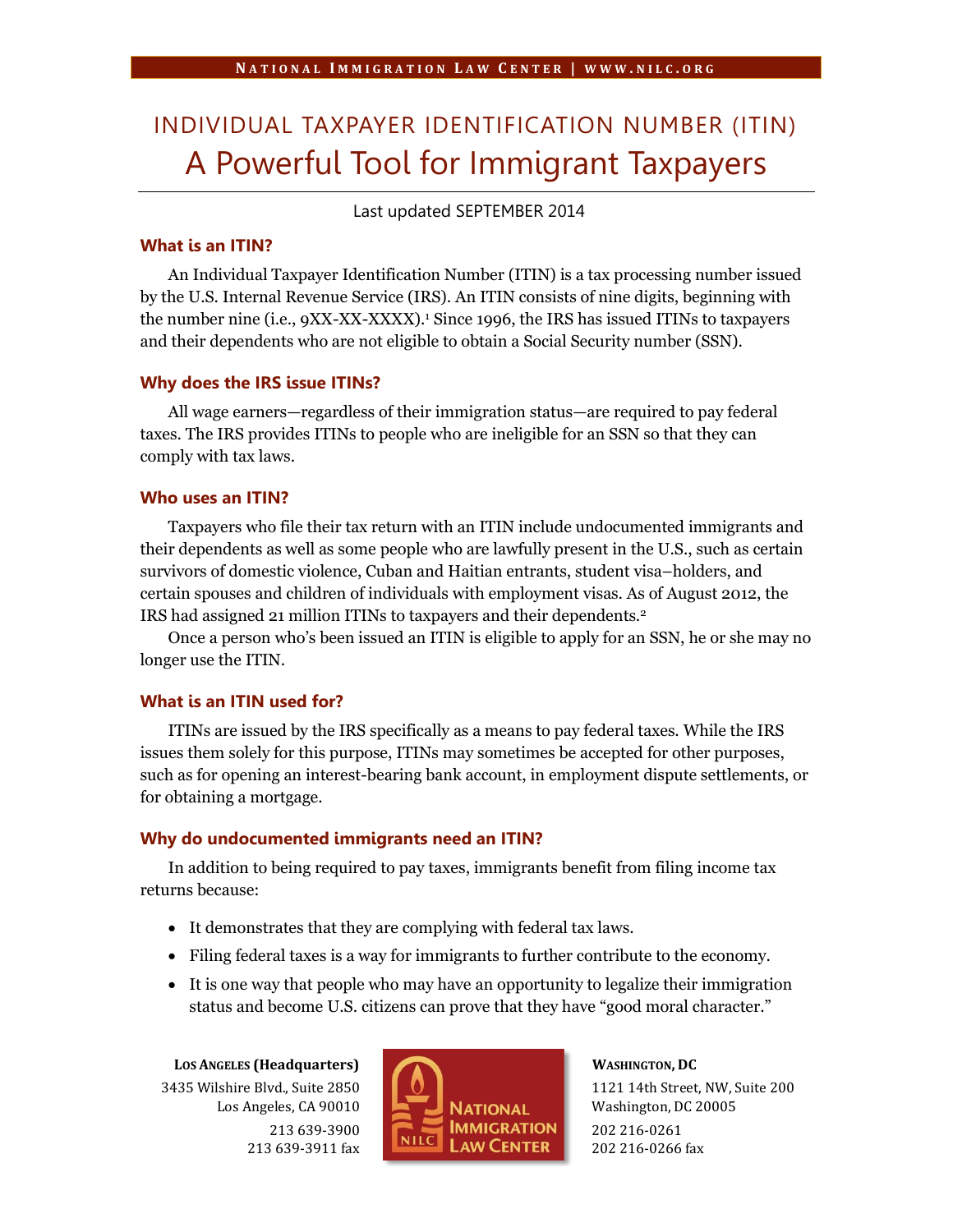- Immigrants can use tax returns to document their work history and physical presence in the U.S. In order to be eligible for legal immigration status under any future immigration reform, people who currently are unauthorized to be in the U.S. most likely will have to be able to prove that they have been employed and have lived continuously in the U.S. for a certain number of years.
- People who file tax returns can claim crucial economic supports, such as the Child Tax Credit, including the refundable portion (also known as the Additional Child Tax Credit). 3
- Filing a tax return is required in order to be able to claim premium tax credits for family members—often U.S. citizen children—who are eligible for health care coverage under the Affordable Care Act (ACA).<sup>4</sup> These tax credits are necessary to help defray the cost of health insurance and thus make it affordable.
- Individuals who are eligible to file their taxes with an ITIN can establish that they are eligible for an exemption from the ACA's individual mandate, which requires that people have health insurance. Undocumented immigrants are excluded from all ACA benefits, so they are not eligible to buy health insurance through the ACA's health care marketplace, even at full cost.<sup>5</sup>
- Immigrant workers who receive settlement payments as a result of an employmentrelated dispute will be subject to the maximum tax withholding rate, unless they have an ITIN.<sup>6</sup> For example, for a worker with an ITIN, the withholding on back wages paid to the worker because of a settlement will be based on the worker's family status and the number of exemptions he or she can claim. By contrast, if the worker did *not* have an ITIN, the withholding would be figured as if the worker were single with no exemptions. Similarly, for workers without ITINs, the withholding on payments *other than* wages, e.g., on payments for punitive damages, is figured at the "backup withholding" rate of 28 percent, whereas workers who have ITINs ordinarily would have *no* withholding on such nonwage payments.

# **What is an ITIN not used for?**

An ITIN does not authorize a person to work in the U.S. or provide eligibility for Social Security benefits. An ITIN does not provide a person with immigration status.

# **Do ITIN-filers pay taxes?**

*Yes!* In 2010, over 3 million federal tax returns were filed with ITINs, which accounted for over \$870 million in income taxes. <sup>7</sup> In the same year, over 3 million unauthorized workers, including ITIN-filers, paid over \$13 billion into Social Security.<sup>8</sup>

# **Is it safe to use an ITIN?**

Generally, yes. The IRS has strong privacy protections in place to ensure that immigrants who report their income and file their taxes are not at risk of having their information shared.<sup>9</sup> Under Internal Revenue Code section 6103, the IRS is generally prohibited from disclosing taxpayer information, including to other federal agencies. However, certain exceptions apply. For example, the IRS is required to disclose taxpayer information to certain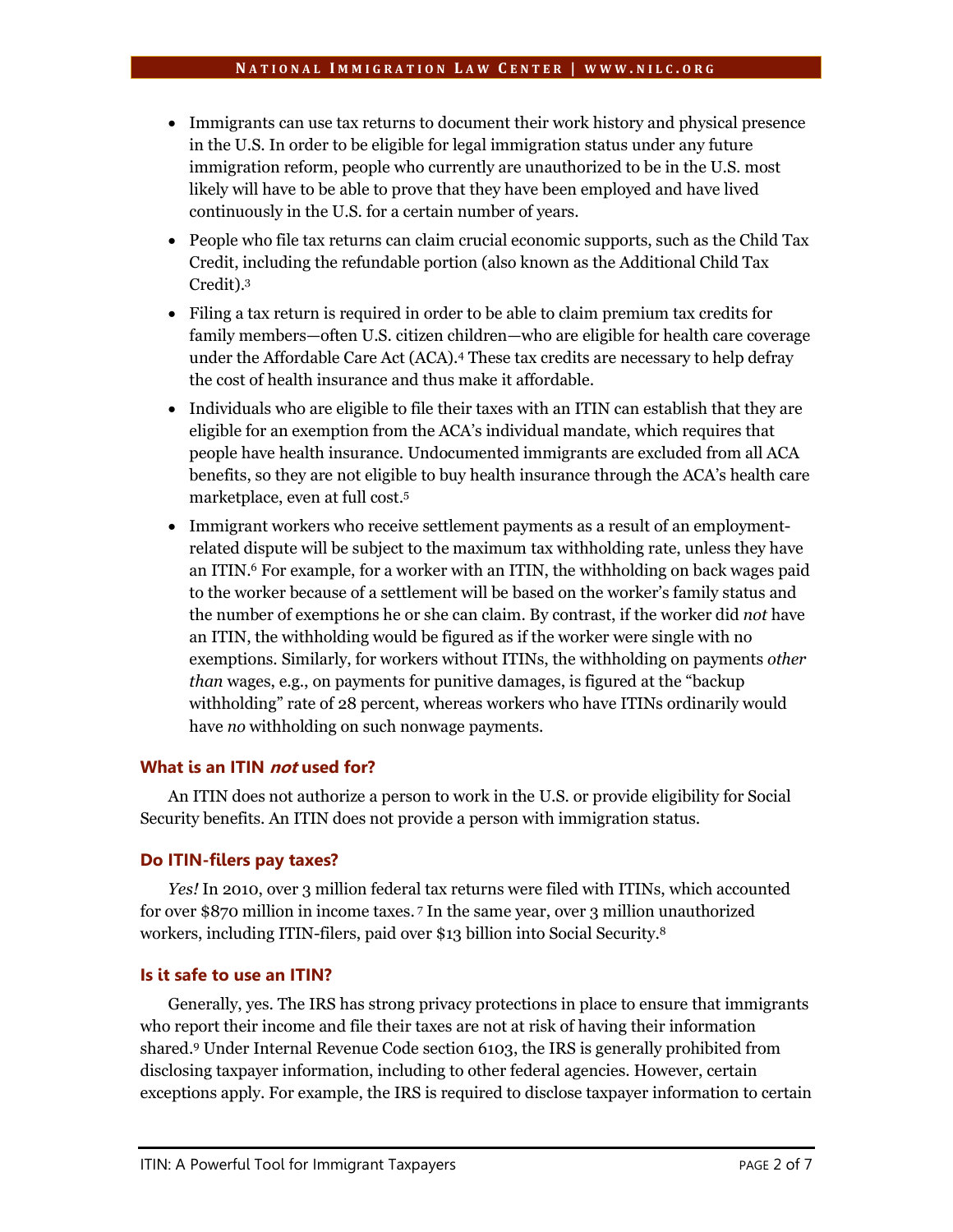U.S. Treasury Department employees when they request it for tax administration purposes or to other federal agencies if it's needed for a nontax criminal investigation and a federal court has ordered that it be provided. 10

# **What documents must a person present when applying for an ITIN?**

ITIN applicants are required to provide proof of their identity and their foreign nationality. In 2012, to address allegations of fraud within the ITIN program, the IRS severely restricted the types of documents that new ITIN applicants may present.

In order to apply for an ITIN, the applicant must

- 1. complete a [Form W-7,](http://www.irs.gov/uac/Form-W-7,-Application-for-IRS-Individual-Taxpayer-Identification-Number) Application for IRS Individual Taxpayer Identification Number, <sup>11</sup> along with his or her federal income tax return, <sup>12</sup> *and*
- 2. prove his or her *identity* and *foreign nationality* status by providing a combination of original documents (see the table below) or certified copies of the documents (each copy must be certified by the agency that issued it; notarized copies are *not* acceptable).

The IRS will accept only a combination of the 13 documents listed in the table below as proof of identity and/or foreign nationality status. Applicants who can present a passport have to present only one document. Otherwise, they will need to present at least two documents or certified copies of at least two documents.

| Document that proves both   | Documents that prove                                                                                                                                                                                                          | Documents that prove identity or                                                                                                                                                                                                                                                                                                                                                                                                                                                                                                                                                                                  |
|-----------------------------|-------------------------------------------------------------------------------------------------------------------------------------------------------------------------------------------------------------------------------|-------------------------------------------------------------------------------------------------------------------------------------------------------------------------------------------------------------------------------------------------------------------------------------------------------------------------------------------------------------------------------------------------------------------------------------------------------------------------------------------------------------------------------------------------------------------------------------------------------------------|
| identity and foreign status | only identity                                                                                                                                                                                                                 | foreign status (not both)                                                                                                                                                                                                                                                                                                                                                                                                                                                                                                                                                                                         |
| Passport                    | $\checkmark$ Driver's license issued<br>in the U.S.<br>$\checkmark$ Foreign driver's license<br>$\checkmark$ Identification card<br>issued by a state within<br>the U.S.<br>$\checkmark$ U.S. military<br>identification card | $\checkmark$ U.S. Citizenship and Immigration<br>Services photo identification<br>$\checkmark$ Visa issued by the U.S. Department<br>of State<br>$\checkmark$ Foreign military identification card<br>$\checkmark$ National identification card (must<br>be current and include photo,<br>name, address, date of birth, and<br>expiration date)<br>$\checkmark$ Foreign voter registration card<br>$\checkmark$ Civil birth certificate<br>$\checkmark$ Medical records (only for<br>dependents under age 6)<br>$\checkmark$ School records (only for<br>dependents under age 14 or under<br>age 18 if a student) |

# **How does an applicant file for an ITIN?**

An applicant can apply for an ITIN by mail, in person through a designate[d IRS Taxpayer](http://www.irs.gov/uac/Contact-Your-Local-IRS-Office-1)  [Assistance Center](http://www.irs.gov/uac/Contact-Your-Local-IRS-Office-1) (TAC),<sup>13</sup> or with the help of a[n Acceptance Agent](http://www.irs.gov/Individuals/Acceptance-Agent-Program) (AA) or a [Certifying](http://www.irs.gov/Individuals/Acceptance-Agent-Program)  [Acceptance Agent](http://www.irs.gov/Individuals/Acceptance-Agent-Program) (CAA) authorized by the IRS.<sup>14</sup>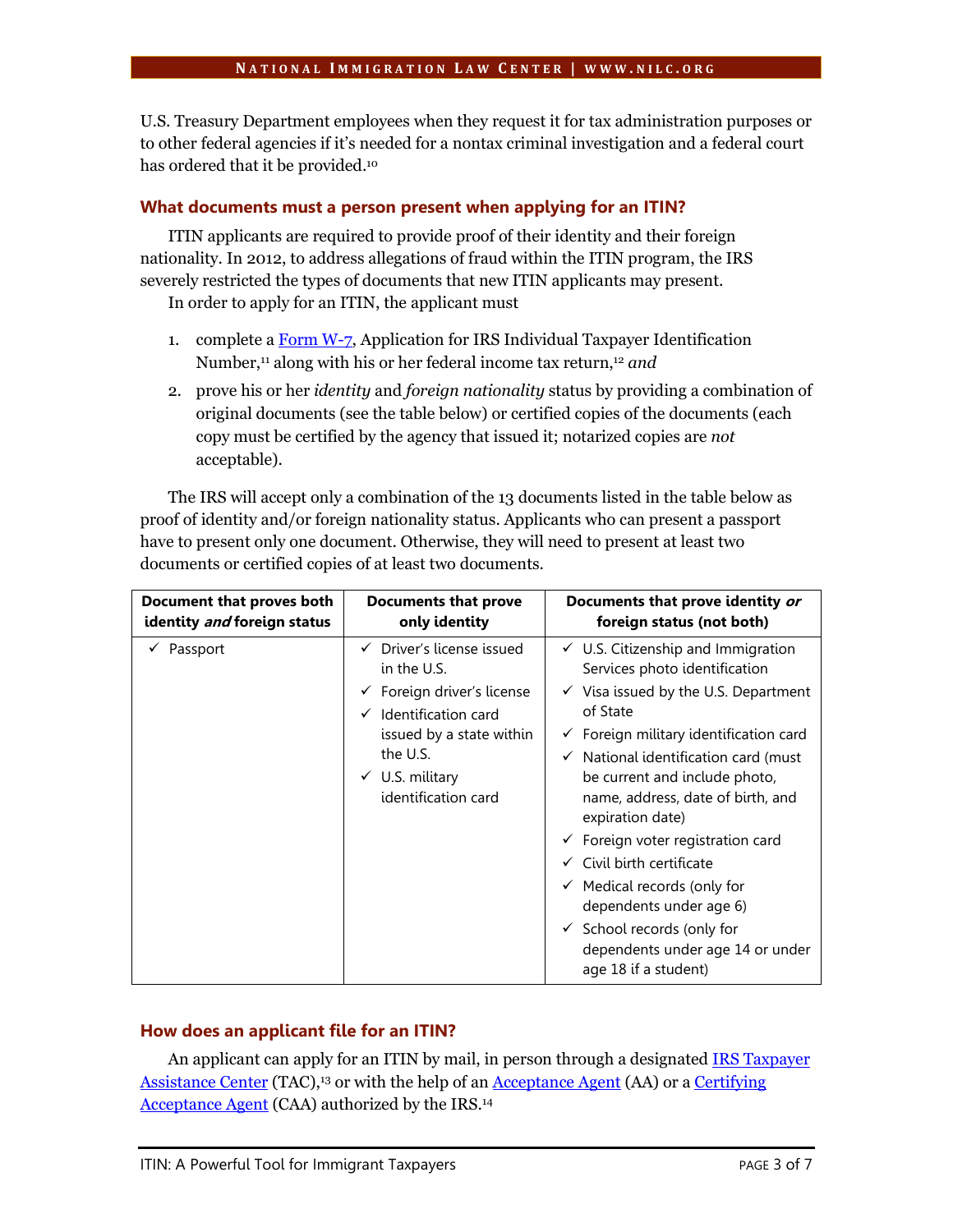# **N A T I O N A L I M M I G R A T I O N L A W C E N T E R | W W W . N I L C . O R G**

Applicants who apply for an ITIN by mail directly with the IRS must submit either the *original* of each supporting document or a *certified copy* of each supporting document. Applicants who do not want or are unable to mail their original documents or certified copies to the IRS may take them in person to a TAC or CAA to have the documents (or certified copies) verified and immediately returned to them. However, not all TACs provide ITINrelated services, or they may provide them only during restricted business hours. Because the number of TACs and CAAs is limited, many ITIN applicants simply aren't able to take their applications and documents to a TAC or CAA.

In addition, TACs are able to verify only two types of documents—passports and foreign identity cards—and CAAs are able to provide in-person verification only for primary and secondary applicants (not dependents). Given these restrictions and the fact that nearly 70 percent of dependent ITIN applicants prove their identity through birth certificates and school records (and do not have passports),<sup>15</sup> most dependents will not have the option of having their identity documents verified in person.

# **How long does it take to receive an ITIN?**

Outside of peak processing times (between January and April), it should take up to six weeks for an applicant to receive his or her ITIN. However, because most ITIN applications must be filed with tax returns, they are typically filed during peak processing times. As a result, it can take 8 to 10 weeks to receive an ITIN. Any original documents or certified copies submitted in support of an ITIN application will be returned within 65 days.

After the ITIN application has been approved, the IRS will process the tax return within 6 to 8 weeks.

#### **How do you apply for an ITIN by mail?**



# **How long is an ITIN valid?**

ITINs previously were issued for an indefinite period. In 2012, the IRS announced that, beginning on January 1, 2013, all newly issued ITINs would be valid for only five years. 16 However, in July 2014, the IRS amended this new rule and announced that, beginning in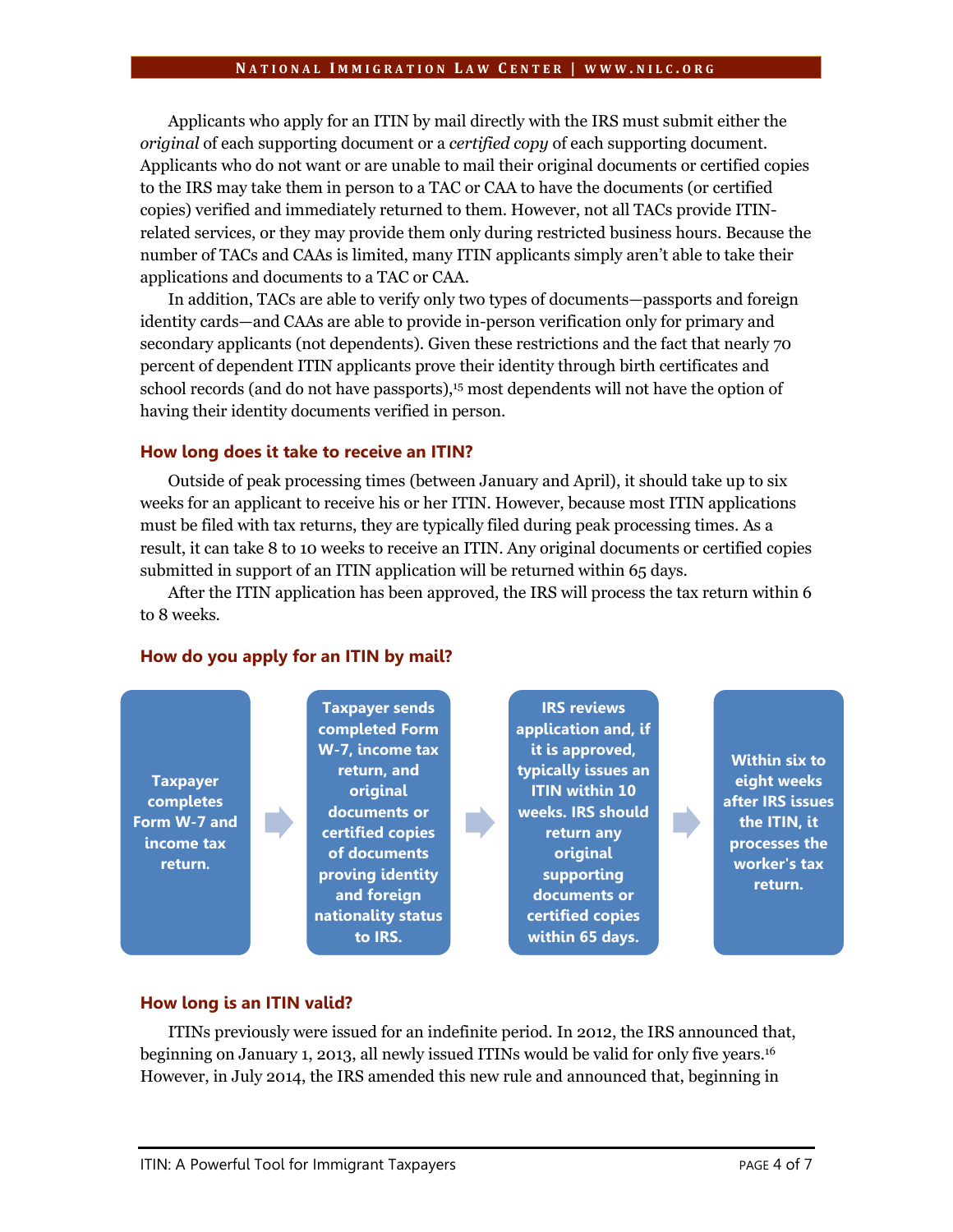2016, it will begin deactivating ITINs that have not been used on a federal income tax return for any year during a period of five consecutive years.<sup>17</sup>

# **What are the barriers to getting an ITIN?**

Because ITIN applicants face many difficulties obtaining certified copies of their identity documents, and because of the limited options for in-person verification of these documents, many ITIN applicants may be forced into the vulnerable position of going without valuable identity documents for weeks or months (or longer, if their documents are lost). For some, this has proven too risky and burdensome. As a result, the ITIN rules that went into effect in 2012 caused a dramatic decline in the number of ITIN applications. In 2013, there were nearly 50 percent fewer ITIN applications than in each of the previous three years.<sup>18</sup> In addition, the IRS rejected over 50 percent of the applications that were submitted in 2013. 19

# **What problems are created by the barriers to getting an ITIN?**

When the requirements for getting an ITIN are too hard to meet:

- Immigrants will not be able to get an ITIN and file income tax returns. As a result, they won't be able to comply with their obligations under federal tax laws.
- Immigrants who can't get an ITIN or file tax returns will face problems if they ever become eligible for immigration relief. Certain applications require proof that the applicant has filed tax returns to establish that he or she has "good moral character."
- Immigrants who can't get an ITIN or file tax returns will also find it harder to prove their work history and that they have been physically present in the U.S. for a certain amount of time, which is also relevant for immigration applications.
- Low-income immigrants will be prevented from claiming tax supports for which they are eligible, including the Child Tax Credit (CTC), the Additional Child Tax Credit (ACTC), and credits under the Affordable Care Act (ACA). Barriers to obtaining the CTC and ACTC can push low-income children deeper into poverty. Similarly, if they can't file tax returns, mixed–immigration status families with members who are eligible for health insurance under the ACA will not be able to prove that they have complied with the individual mandate. And if they received a health insurance premium tax credit, they won't be able to provide the information about their health insurance and income that the IRS needs in order to reconcile the tax credit that was advanced to them with the tax credit for which they're actually eligible. This could prevent them from being able to renew their health insurance the following year.

# **FOR MORE INFORMATION, CONTACT**

Ellen Sittenfeld Battistelli, 202.384.1277 or [battistelli@nilc.org,](mailto:battistelli@nilc.org) or Avideh Moussavian, 202.621.1031 or [moussavian@nilc.org](mailto:moussavian@nilc.org)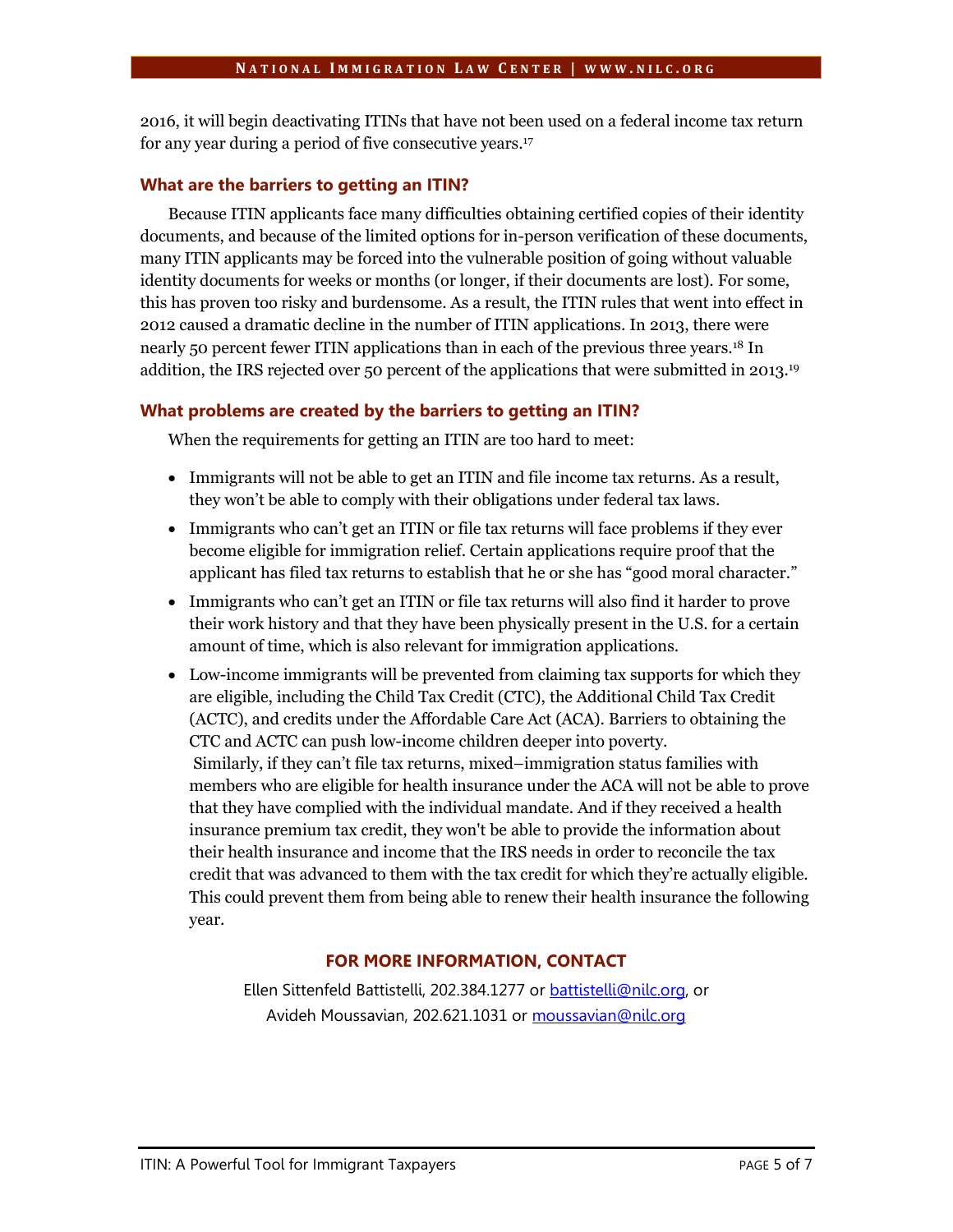<sup>1</sup> Although all ITINs begin with the number "9," not all taxpayer identification numbers (TINs) starting with the number "9" are ITINs. For example, when a taxpayer files taxes without any TIN (i.e., without an SSN or ITIN), the IRS will issue a temporary IRS number (IRSN) for the taxpayer, which also begins with the number "9," that is used for internal identification purposes until the taxpayer provides a permanent TIN. Unlike IRSNs and other TINs beginning with the number "9," the fourth and fifth numbers in a 9-digit ITIN will always range from 70-88, 90-92, or 94-99. This is important to verify in cases where a taxpayer may mistakenly believe he or she is using an ITIN.

<sup>2</sup> "The IRS's Handling of ITIN Applications Imposes an Onerous Burden on ITIN Applicants, Discourages Compliance, and Negatively Affects the IRS's Ability to Detect and Deter Fraud," *National Taxpayer Advocate Annual Report to Congress* (Taxpayer Advocate Service, Internal Revenue Service, 2012), [www.taxpayeradvocate.irs.gov/userfiles/file/Full-Report/Most-Serious-Problems-ITIN-Individual-](http://www.taxpayeradvocate.irs.gov/userfiles/file/Full-Report/Most-Serious-Problems-ITIN-Individual-Taxpayer-Identification-Number.pdf)[Taxpayer-Identification-Number.pdf,](http://www.taxpayeradvocate.irs.gov/userfiles/file/Full-Report/Most-Serious-Problems-ITIN-Individual-Taxpayer-Identification-Number.pdf) figure 1.9.1, p. 156. The full 2012 annual report to Congress is available fro[m www.taxpayeradvocate.irs.gov/2012-Annual-Report/FY-2012-Annual-Report-To-Congress-Full-](http://www.taxpayeradvocate.irs.gov/2012-Annual-Report/FY-2012-Annual-Report-To-Congress-Full-Report)[Report.](http://www.taxpayeradvocate.irs.gov/2012-Annual-Report/FY-2012-Annual-Report-To-Congress-Full-Report) 

<sup>3</sup> Letter from Internal Revenue Service Commissioner Douglas H. Shulman to Senate Majority Leader Harry Reid answering questions about the Child Tax Credit, July 20, 2012, www.nilc.org/document.html?id=1098.

<sup>4</sup> *Frequently Asked Questions: The Affordable Care Act & Mixed-Status Families* (National Immigration Law Center, Oct. 2013), [www.nilc.org/aca\\_mixedstatusfams.html.](http://www.nilc.org/aca_mixedstatusfams.html)

<sup>5</sup> *Id*.

 $\overline{\phantom{a}}$ 

<sup>6</sup> See, generally, *Backup Withholding for Missing and Incorrect Name/TIN(s)* (Pub 1281, Rev. 2-2011, Catalog No. 63327A, Internal Revenue Service, U.S. Treasury Dept., 2011), [www.irs.gov/pub/irs](http://www.irs.gov/pub/irs-pdf/p1281.pdf)[pdf/p1281.pdf.](http://www.irs.gov/pub/irs-pdf/p1281.pdf)

<sup>7</sup> *Recovery Act: Individuals Who Are Not Authorized to Work in the United States Were Paid \$4.2 Billion in Refundable Credits* (Ref. No. 2011-41-061, Treasury Inspector General for Tax Administration, July 7, 2011), [www.treasury.gov/tigta/auditreports/2011reports/201141061fr.pdf,](http://www.treasury.gov/tigta/auditreports/2011reports/201141061fr.pdf) appendix IV, table 1, p. 20.

<sup>8</sup> Stephen Goss, Alice Wade, J. Patrick Skirvin, Michael Morris, K. Mark Bye, and Danielle Huston, *Effects of Unauthorized Immigration on the Actuarial Status of the Social Security Trust Funds* (Actuarial Note No. 151, Office of the Chief Actuary, Social Security Administration, Apr. 2013), [www.socialsecurity.gov/OACT/NOTES/pdf\\_notes/note151.pdf.](http://www.socialsecurity.gov/OACT/NOTES/pdf_notes/note151.pdf)

<sup>9</sup> See 26 U.S.C. § 6103, www.law.cornell.edu/uscode/text/26/6103.

<sup>10</sup> See 26 U.S.C. § 6103(i)[, www.law.cornell.edu/uscode/text/26/6103.](http://www.law.cornell.edu/uscode/text/26/6103) Although there are two known incidents in which these exceptions appear to have been violated, they are extremely isolated events. The IRS has reiterated its strong commitment to its confidentiality rules and has subsequently reiterated its commitment to its disclosure rules in an effort to mitigate any chilling effect on ITIN tax-filers.

<sup>11</sup> The form and instructions are available from [www.irs.gov/uac/Form-W-7,-Application-for-IRS-](http://www.irs.gov/uac/Form-W-7,-Application-for-IRS-Individual-Taxpayer-Identification-Number)[Individual-Taxpayer-Identification-Number.](http://www.irs.gov/uac/Form-W-7,-Application-for-IRS-Individual-Taxpayer-Identification-Number) 

<sup>12</sup> With limited exceptions, ITINs may not be filed for on their own without a complete tax return. For a list of exceptions, such as opening an interest-bearing account, see pp. 7-9 of the IRS Instructions for Form W-7, Application for Individual Taxpayer Identification Number (Rev. August 2013)[, www.irs.gov/pub/irs](http://www.irs.gov/pub/irs-pdf/iw7.pdf)[pdf/iw7.pdf.](http://www.irs.gov/pub/irs-pdf/iw7.pdf)

<sup>13</sup> To find the TAC nearest you and learn about the services it offers, visi[t www.irs.gov/uac/Contact-Your-](http://www.irs.gov/uac/Contact-Your-Local-IRS-Office-1)[Local-IRS-Office-1.](http://www.irs.gov/uac/Contact-Your-Local-IRS-Office-1)

<sup>14</sup> To learn more about the IRS's Acceptance Agent Program, visit [www.irs.gov/Individuals/Acceptance-](http://www.irs.gov/Individuals/Acceptance-Agent-Program)[Agent-Program.](http://www.irs.gov/Individuals/Acceptance-Agent-Program) 

<sup>15</sup> "Individual Taxpayer Identification Numbers: ITIN Application Procedures Burden Taxpayers and Create a Barrier to Return Filing," *National Taxpayer Advocate 2013 Annual Report to Congress* (Taxpayer Advocate Service, Internal Revenue Service, 2013),